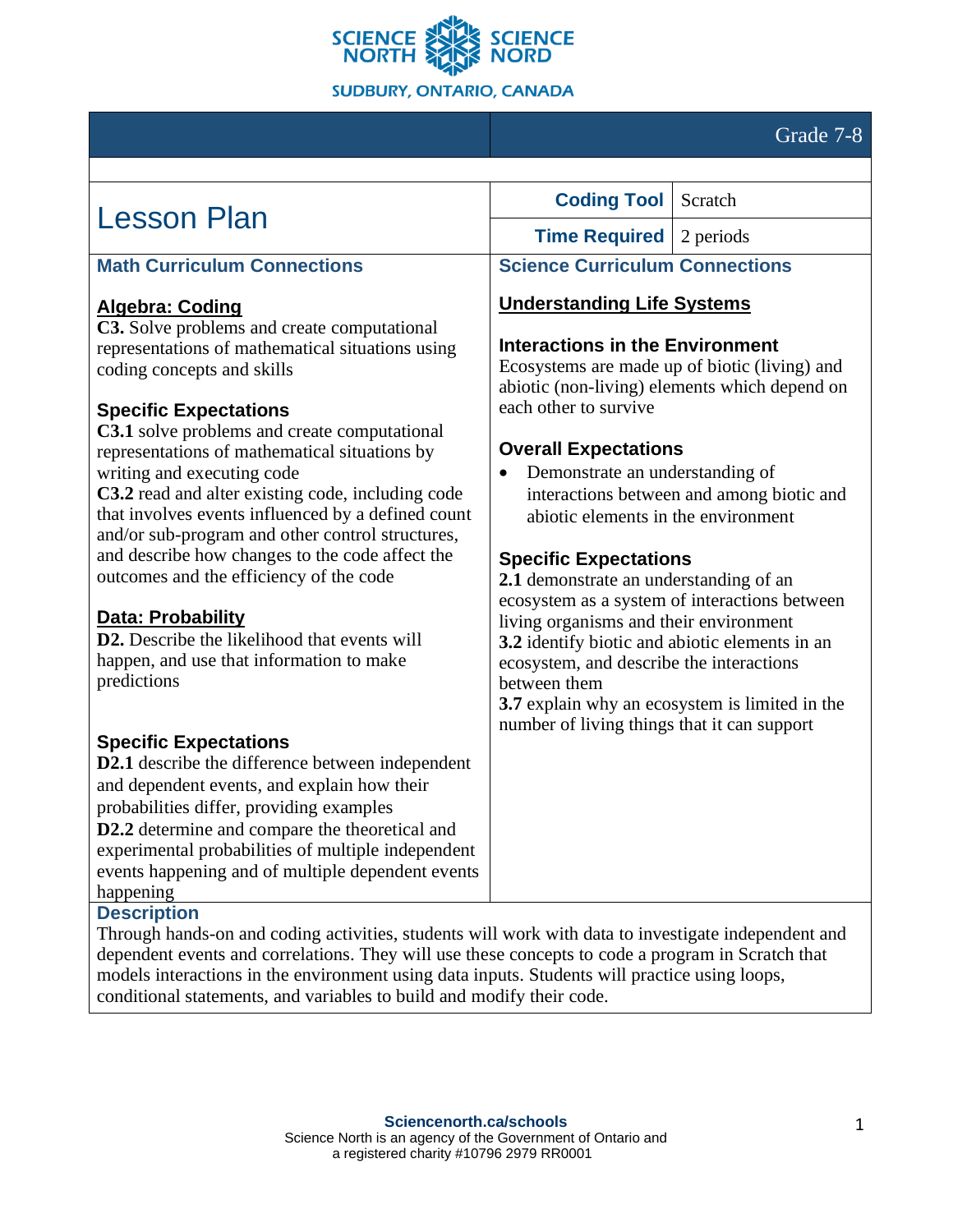

| <b>Success Criteria</b>                                                                                                                                                                                                                                                      | <b>Materials and Media</b>                                                                                                                                                                               |
|------------------------------------------------------------------------------------------------------------------------------------------------------------------------------------------------------------------------------------------------------------------------------|----------------------------------------------------------------------------------------------------------------------------------------------------------------------------------------------------------|
| By the end of this lesson, students will be able to<br>identify independent and dependent events. They<br>will be able to code programs that depend on other<br>programs to be executed, using such control<br>functions as conditional statements, loops, and<br>variables. | Computer or Tablet with access to Scratch<br>$\bullet$<br>(either browser version or app)<br>Ball of twine<br>• Pieces of Paper or Index Cards<br>Eco Data Coding Guide<br>• Eco Data Handout Activities |
|                                                                                                                                                                                                                                                                              |                                                                                                                                                                                                          |

### **Computational Thinking Skills**

This lesson makes heavy use of variables. Variables store data — or information — that can be used in a program. Students will practice creating variables, manipulating the values that they represent, and inserting them into programs to modify program outcomes.

Because we will be modelling an ecosystem using code, students will gain experience using control structures such as loops, to repeat tasks until an event occurs, and conditional statements, to signal different outcomes in accordance to changes that occur while the simulation is running.

The unplugged classroom activity will also have students practice describing dependent events using conditional statements.

This lesson also makes use of the "broadcast" function in Scratch, which is a control function that allows a program to call on and execute a sub-program at controlled points while the main program is running. This ties well into the concept of dependent and independent events as the relationship between sub-programs and the programs that broadcast the cue that executes the is a dependent one (i.e., the functioning of a sub-program relies on the outcome of another program executing first).

Students will also see examples of independent programs that will function no matter the activity of other programs running at the same time.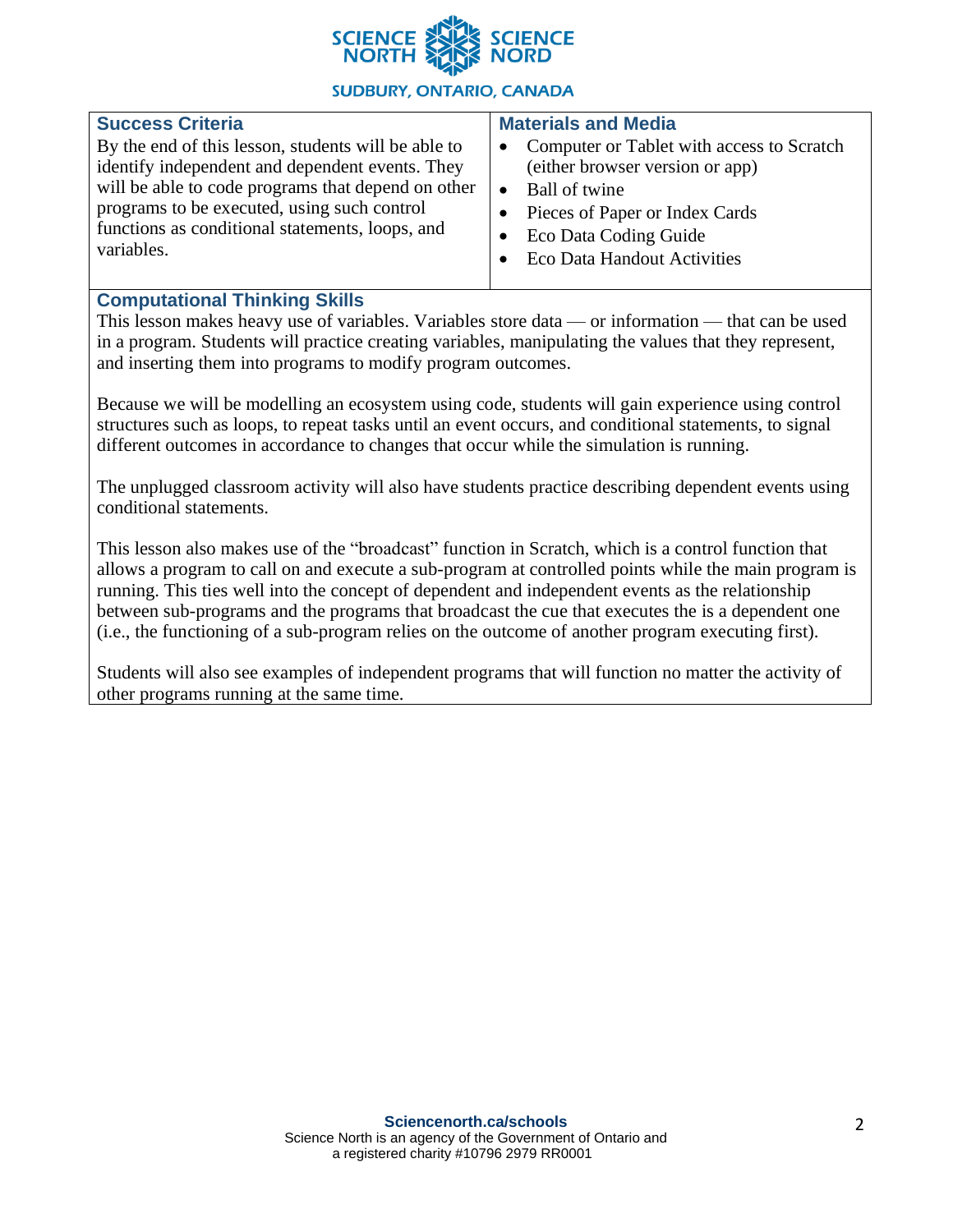

# **Introduction**

An event is the outcome of a specific incident or situation being tracked in an experiment. In this lesson, we are going to explore two different types of events, independent events and dependent events, as they apply to interactions in the environment.

**Independent events** are two or more events that can happen simultaneously without one affecting the outcome of the other, that is, the probability of one does not affect the probability of the other. Two events are **dependent** if the outcome of the first affects the outcome of the second.

In code, dependent events can often be described using **conditional statements**. A conditional statement can be thought of as an outcome based on the answer to a question. Think of a situation that describes a predator-prey interaction in a habitat.

The question that you're answering might be:

"Are there insects present for bats to eat?"

This question can be answered with a yes (there are insects available in the habitat) or no (there are no insects available).

The outcomes are:

- **if** there are insects available, **then** the bats will eat the insects.
- **if** there are no insects available, **then** the bats have no food and cannot thrive.

In code, this decision can be represented as a conditional statement, known as an if/then/else statement.

In this case the **if** part of the statement is the condition being met (insects available) and **then** is the program that is executed as a result of the condition being met. We can even code for the outcome that will occur when the condition is not being met (insects are not available) as an **else** statement. It might be helpful to think of **Else** as "otherwise".

• **if** there are insects available, **then** the bats will eat the insects; **else** the bats have no food and cannot thrive.

In this lesson, we will be exploring interactions in the environment as independent and dependent events. An ecosystem is made up of **biotic** (living) elements, like plants and animals, and **abiotic** (non-living) elements, like air and water, which interact with each other and depend on each other to survive. These elements can sometimes be so inter-dependent that changes to one element, whether biotic or abiotic, might have a big impact on one or more other elements. Biotic elements of an ecosystem can be further classified as **producers**, capable of creating their own energy from abiotic elements like sunlight, air, and water (e.g.,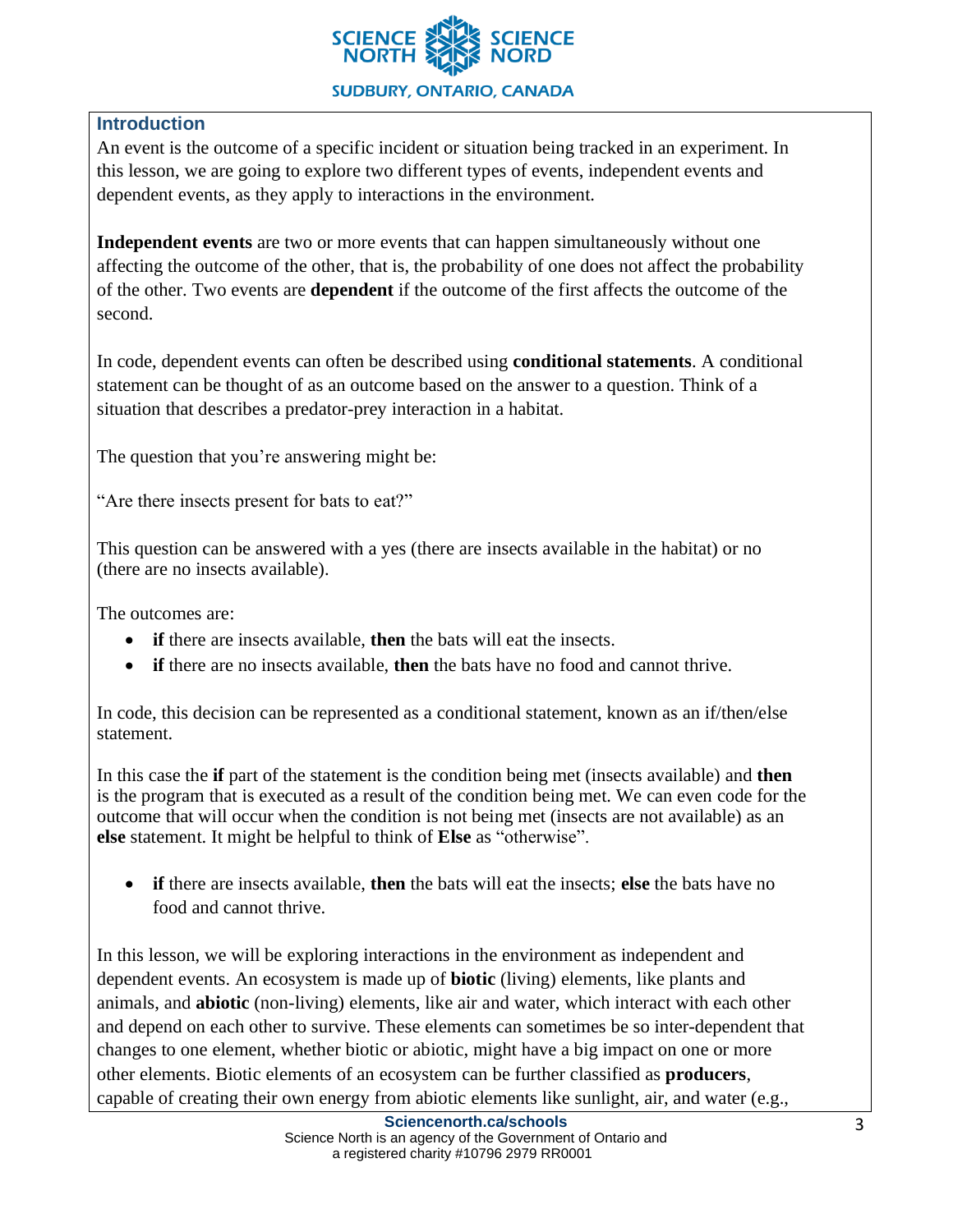

plants, some bacteria), **consumers,** which must eat producers or other consumers to gain energy (e.g., humans, rabbits, fish, bears...), and **decomposers** which gain energy by consuming decaying matter (e.g., earthworms, mushrooms). These three types of biotic elements interact in ways that keep an ecosystem, an environment, in balance. We will practice describing these types of events and interactions using code.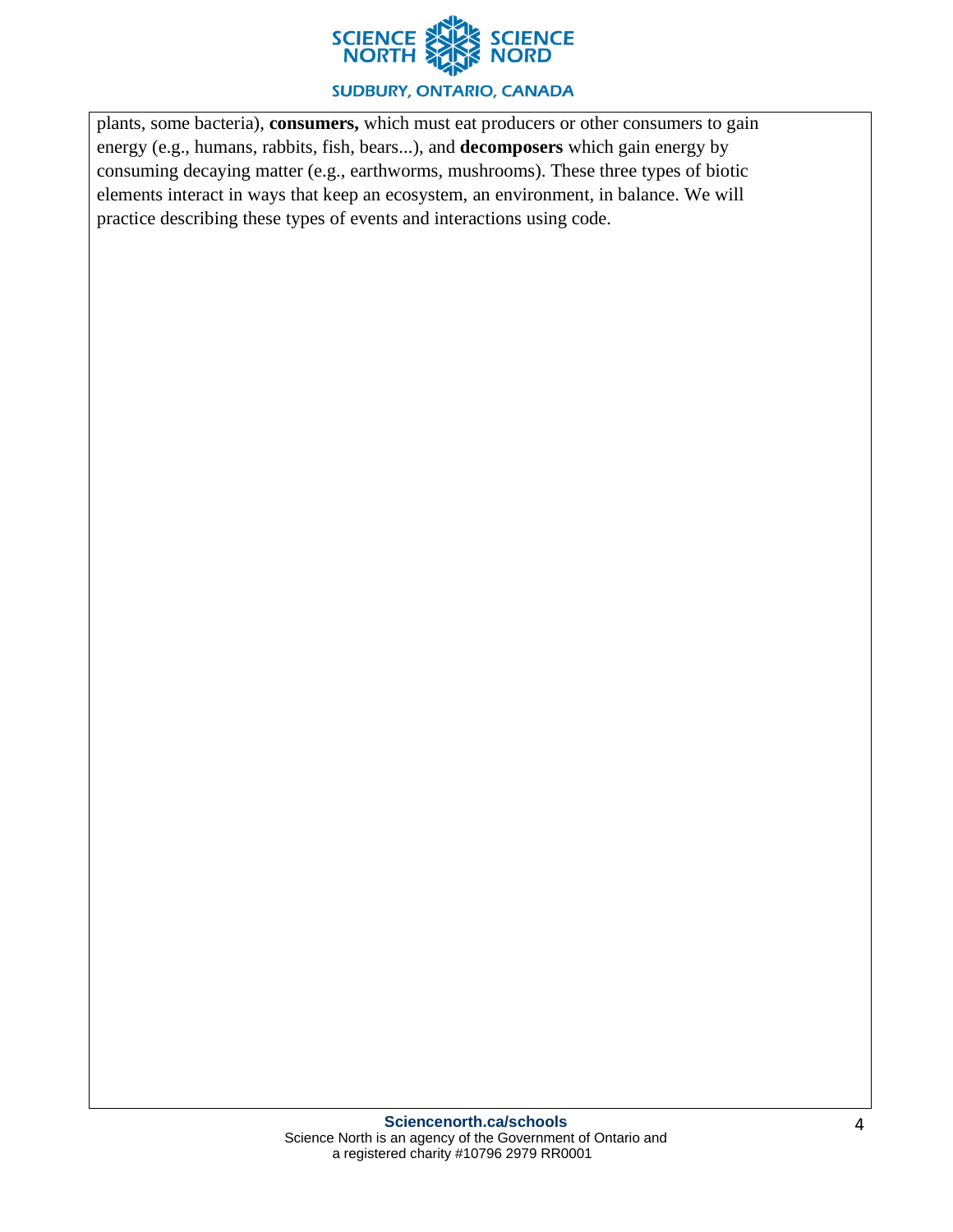

# **Action**

# **Unplugged Classroom Activity**

For this activity, students will be exploring the relationships between biotic and abiotic elements of an ecosystem. Students may sit at their desks or in a large circle to do this activity.

- Assign each student a role as either a biotic (bear, a maple tree, salmon, beetle, mould...) or abiotic component (water, air, sunlight, wind) of an ecosystem (see below for a list of roles. Have the students create a name tag for their desk using paper or an index card so that their component is visible to other students. Pass each student a piece of string that is at least 2 m long (alternatively: you can do this activity with one ball of string or twine that gets passed from student to student).
	- o At this point, students should also fill out their role on their **Eco Data handout** and answer Section 1 questions on their handout sheet about their role (which ask students to characterize their role as biotic or abiotic, and to further say whether their role (if biotic) is a producer, consumer, or decomposer).
- Begin with the student who was assigned the role "Air". Ask them to describe the relationship between their role and one other student's role (for example, a deer will need air to breathe). Students may correctly state that many other students' components would have a relationship with theirs; however, direct them to choose and describe only one. They will pass the string to the student whose role participates in the relationship described (e.g., the student who is assigned the "deer" role) but will continue to hold the end of the string.
- Ask the next student ("deer") to look around and find what relationship a deer might have with another student's role and to describe that relationship (e.g., "deer eats birch bark") and have the student pass the string to "birch tree" student while continuing to hold the string.
- Continue in this fashion for up to ten minutes, or until students feel that they have exhausted potential connections. Note that repeating connections (e.g., squirrel, moose, mouse, etc. also connecting to air because they also need air to breathe) is encouraged. You might have to prompt some directions for more challenging interactions (e.g., mushrooms, bacteria as decomposers).
- Ask the students to describe what they observe about the relationships represented by the strings. Some possible observations:
	- o Each role is connected to at least one other role
	- o All living organisms (except some bacteria) need both air and water
	- o Consumers will have fewer connections
	- o Producers and decomposers will have more connections
- Choose two relationships from the ecosystem web that the students have created and ask students to describe whether the relationships are independent or dependent.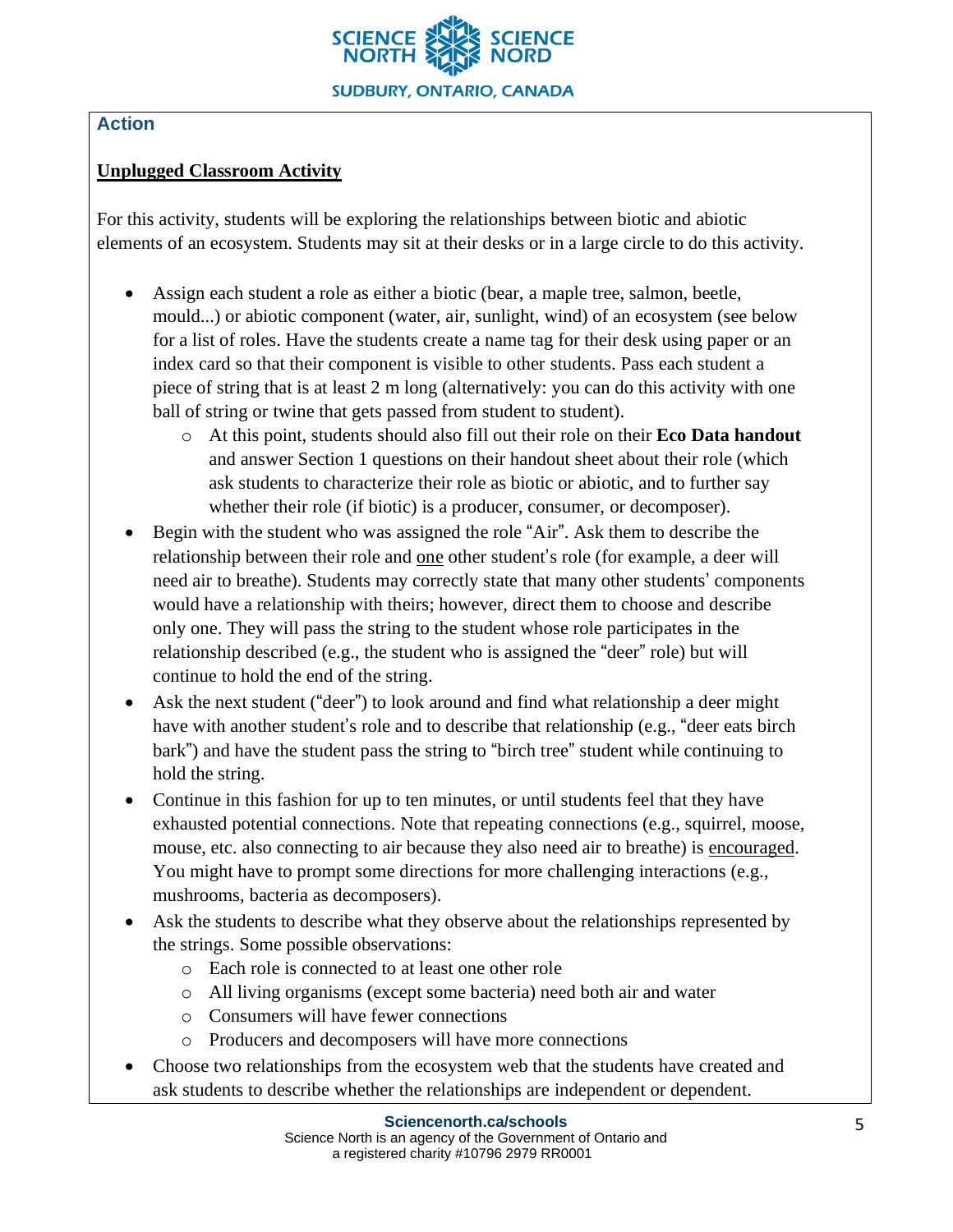

- o For example: "Bumble Bee pollinates Apple Tree" and "Deer eats apples from Apple Tree" are **dependent** events because if the tree is not pollinated, then the outcome is that the apple tree will not produce apples for the deer to consume.
- o Another example: "Bear eats Salmon" and "Rabbit needs air to breathe" are **independent** events because the outcome of whether a bear eats salmon or not will not affect whether the rabbit can breathe air or not, and vice versa.
- o Ask students to identify one or two more examples.

Students can now complete section two of the **Eco Data handout** to reinforce their learning from this activity and practice describing dependent events as **conditional expressions**.

Here is a list of 35 biotic and abiotic factors that you can assign to your students for this activity:

1) Air 19) Squirrel 2) Water 20) Butterfly 3) Sunlight 21) Minnow 4) Soil 22) Spider 5) Wind 23) Rain 6) Bear 24) Moose 7) Salmon 25) Raccoon 8) Maple Tree 26) Earthworm 9) Bumble Bee 27) Mouse 10) Beetle 28) Hawk 11) Mushroom 29) Robin 12) Bacteria 30) Pollution 13) Deer 31) Crow 14) Grass 32) Porcupine 15) Dandelion 33) Trout 16) Wolf 34) Apple Tree 17) Frog 35) Snake 18) Birch Tree

# **Coding Math Activity**

We are going to use Scratch to create a model of interactions between a consumer (rabbits) and a producer (plants). The program will demonstrate a simplified relationship between the number of consumers in a habitat and the number of plants available for consumption. A complete example of the base Eco Data program can be viewed and played here: <https://scratch.mit.edu/projects/472504058>

Let's break down the basics of what we want our program to do:

- Set the number of plants that exist in our ecosystem and generate these plants in random positions;
- A number counter reflects the number of plants on the screen;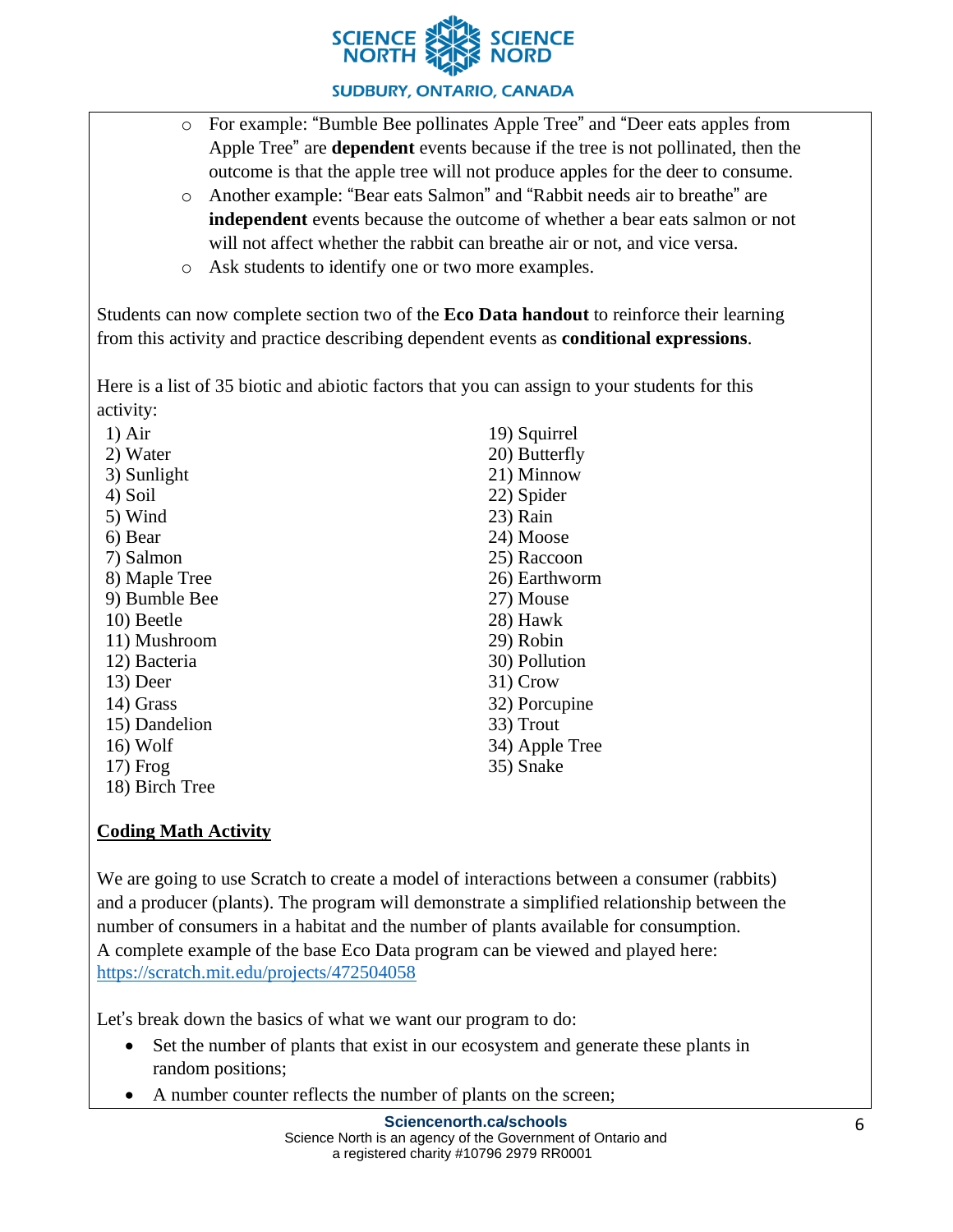

- Set the number of rabbits that exist in our ecosystem and generate these rabbits in random positions, pointing in random directions;
- A number counter reflects the number of plants on the screen;
- Have the rabbits move continuously;
- When a rabbit sprite touches a plant sprite, the plant sprite disappears (is consumed by the rabbit);
- When a plant sprite is removed, the plant counter value decreases by 1;
- A visible timer counts the number of seconds that pass from the start of the program until all of the plant sprites are consumed by rabbit sprites.

Once we have our basic ecosystem, we can introduce other factors to increase complexity of relationships and interactions. These factors can include:

- Plant growth have plant sprites that haven't been consumed produce more plant sprites over time
- Introducing a continuously moving predator sprite that consumes rabbit sprites;

A detailed step-by-step guide to building these programs in Scratch, including iterations for each of the added factors described above, is described in the **Eco Data Coding Guide.**

#### **Closure and Assessment**

By the end of this lesson, students should be able to describe relationships between biotic and abiotic factors within an ecosystem and identify whether those relationships involve independent or dependent events. They should be able to describe dependent relationships using conditional statements. Students should be able to modify code change the output of a digitally created program, playtest their code, and iterate.

For assessment, collect the "Eco Data" handouts from the students. Review their work to ensure that they understood the concepts of independent and dependent events and conditional statements by correctly completing the activities.

| <b>Adaptations</b>                                                                        | <b>Extensions</b>                                                                                                                                                                                                                                                                               |
|-------------------------------------------------------------------------------------------|-------------------------------------------------------------------------------------------------------------------------------------------------------------------------------------------------------------------------------------------------------------------------------------------------|
| The unplugged classroom activity can<br>be conducted with students standing<br>or seated. | Students who finish early can<br>experiment with their virtual<br>ecosystems by adding complexity<br>(some step-by-step examples are<br>outlined in detail in the <b>coding guide</b> )<br>and making modifications to their<br>code for the interactions or<br>relationships between different |
|                                                                                           | elements of their ecosystem.                                                                                                                                                                                                                                                                    |